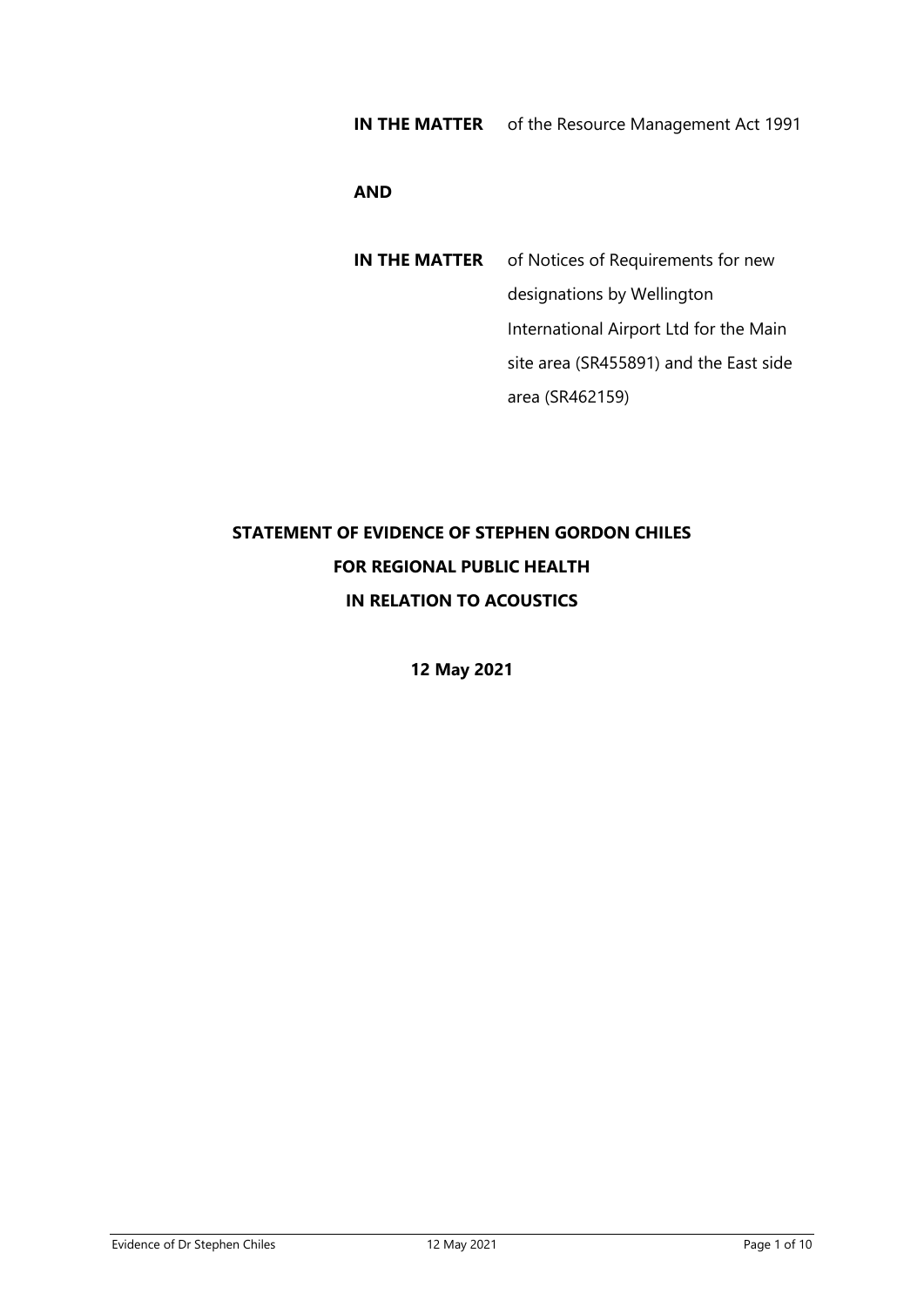## **QUALIFICATIONS AND EXPERIENCE**

- 1. My full name is Dr Stephen Gordon Chiles. I am self-employed as an acoustician through my company Chiles Ltd. I have been employed in acoustics since 1996, as a research officer at the University of Bath, a principal environmental specialist for Waka Kotahi NZ Transport Agency, as a consultant for the international firms Arup, WSP, and URS (now AECOM), and specialist firms Marshall Day Acoustics and Fleming & Barron.
- 2. I am currently subcontracted by Southern Monitoring Services to provide the Environmental Noise Analysis and Advice Service, advising the Ministry of Health and public health services on environmental noise.
- 3. I have degrees of Doctor of Philosophy in Acoustics from the University of Bath, and Bachelor of Engineering in Electroacoustics from the University of Salford. I am a Chartered Professional Engineer in acoustics and a Fellow of the UK Institute of Acoustics. I am a certified independent commissioner.
- 4. I was previously employed by the UK Royal Air Force and worked on a wide range of airport environmental noise assessment and control matters. I was a commissioner, hearing plan changes and notices of requirement relating to aircraft noise at Queenstown and Wanaka Airports. I was engaged by the Christchurch City Council to advise on district plan noise controls for Christchurch International Airport. I worked for a developer regarding potential noise issues from Omaka Airfield, and for the Queenstown Lakes District Council with respect to proposed district plan aircraft noise provisions and for numerous airfields and helicopter landing areas. I have worked on a wide range of infrastructure projects in addition to airports. I have extensive experience drafting noise controls in plans and conditions, implementing noise controls, and auditing/reviewing their practicality and effectiveness.
- 5. I am the noise discipline lead for the Ministry of Transport, *Domestic Costs and Charges Study*, including airport noise health effects, and I am a member of steering groups for Waka Kotahi research projects: *Social cost (health) of land transport noise exposure in New Zealand* and *Community response to noise*. I have extensive experience in the application of health based (and other) criteria for environmental noise.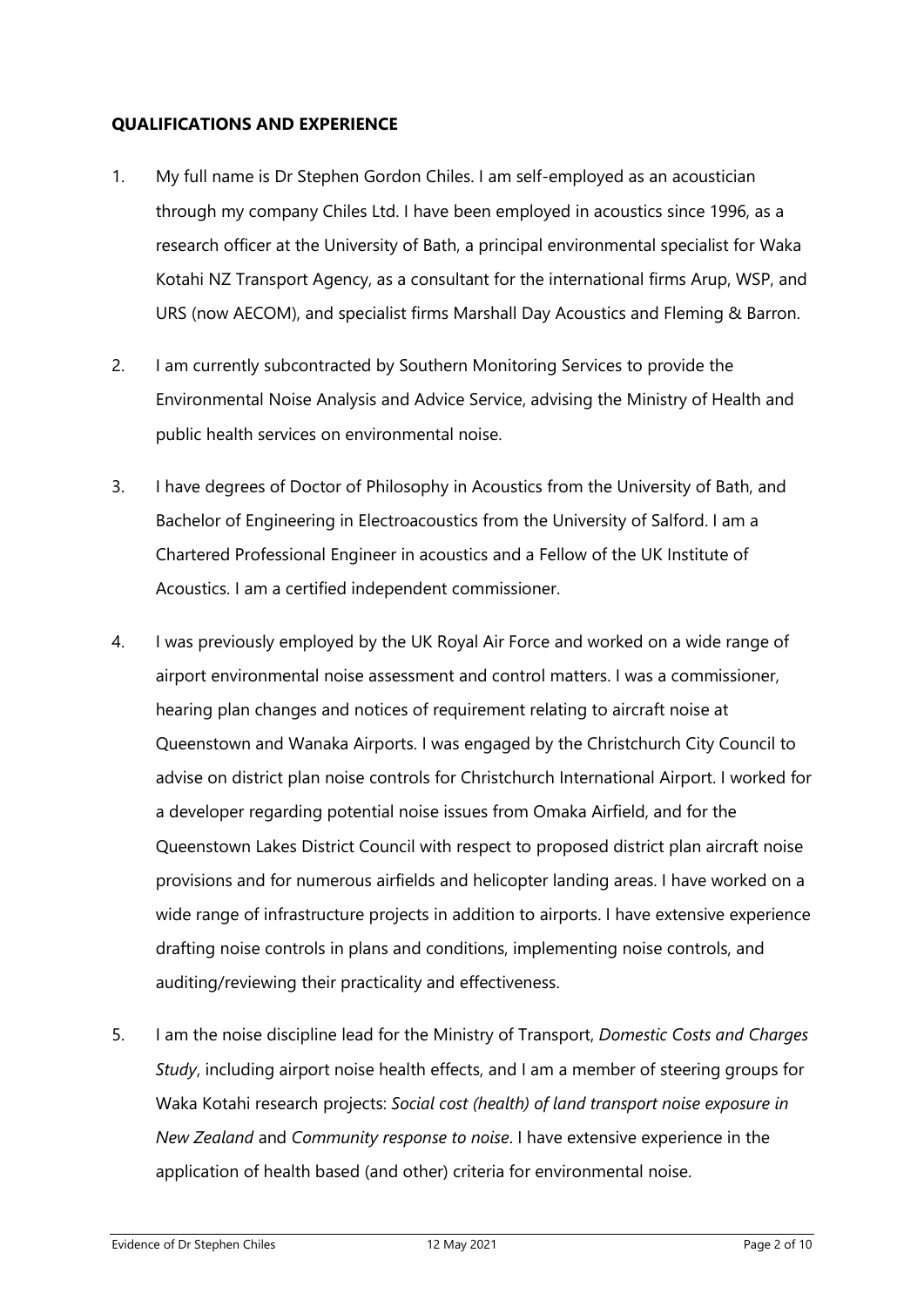6. I am convenor of the New Zealand reference group for "ISO" acoustics standards, an observer of the "IEC" committee for acoustics instrumentation standards, and a member of joint Australian and New Zealand committees for acoustics standards. I was Chair of the 2012 New Zealand acoustics standards review, Chair for the development of the 2010 wind farm noise standard, and a member for the 2008 general environmental noise standards. I am a member of the World Road Association (PIARC) technical committee for noise.

## **SCOPE OF EVIDENCE**

- 7. I advised Regional Public Health (RPH) regarding its submissions relating to environmental noise, including the detailed reasons set out for each submission point.
- 8. My evidence provides independent information relating to operational noise exposure of residents around Wellington International Airport, and the efficacy of proposed designation conditions for managing that noise and its effects on residents. My evidence should be read in conjunction with that of Stephen Palmer, which addresses the public health effects arising from airport noise exposure.
- 9. My evidence addresses operational noise. I have not reviewed construction noise and vibration matters, as there are standard processes to manage those adverse effects.
- 10. I have read the Marshall Day Acoustics (MDA) report dated 26 February 2020, responses to requests for further information items 15 to 20 (Main site) and 1 to 6 (East side), Wellington Airport Noise Management Plan dated 15 February 2018, evidence of Matthew Borich dated 27 April 2021 (including a summary of submissions relating to noise), and evidence of Laurel Smith dated 5 May 2021. I have also referred to other relevant parts of the Notices of Requirements and associated information.
- 11. I have not made a site visit specifically in relation to this matter, but I am familiar with the general area. At the time of preparing my evidence I have not specifically visited the properties in Bunker Way and Raukawa Street.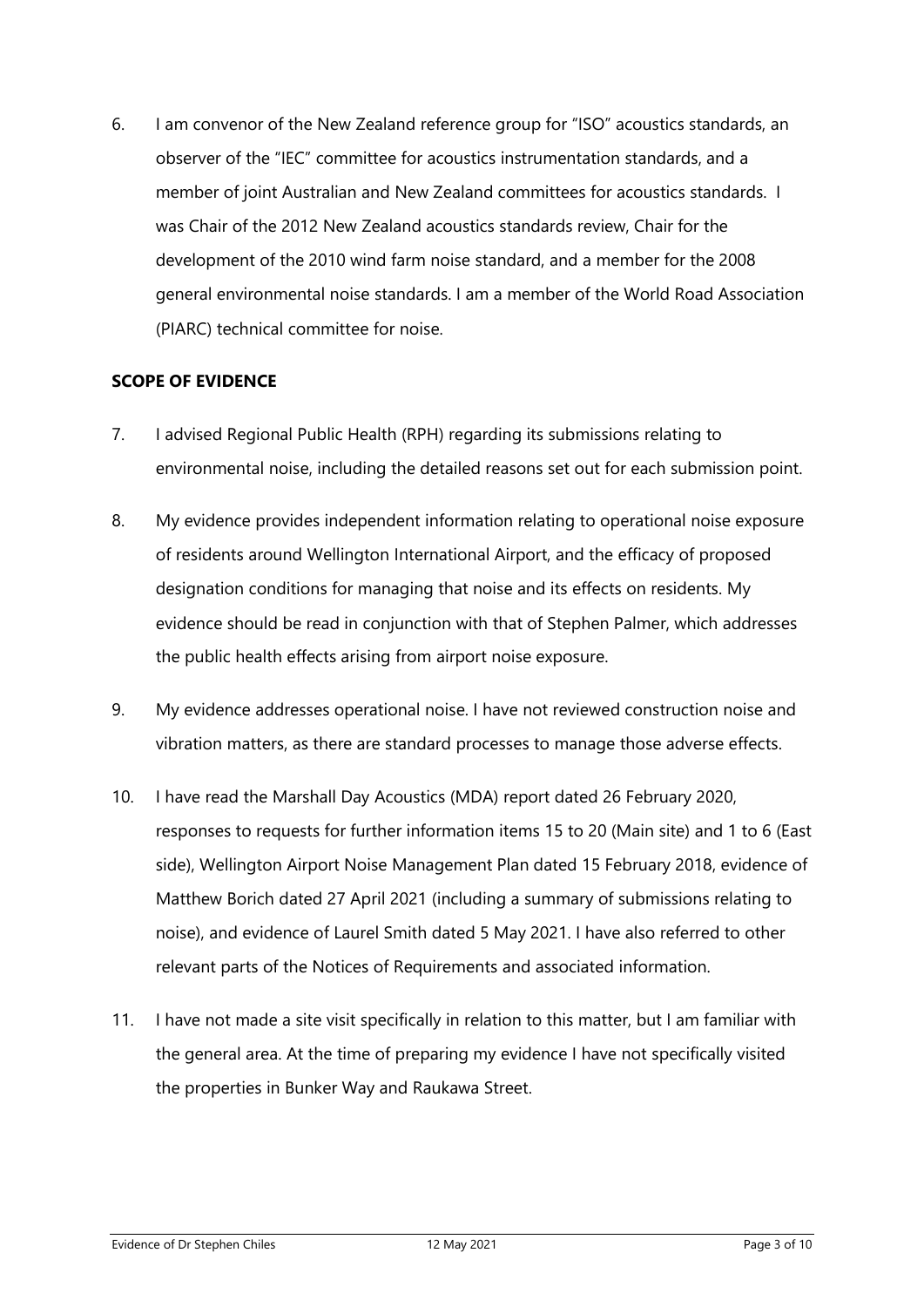- 12. I took part in conferencing and contributed to the Joint Witness Statement dated 10 May 2021 with Mr Borich (for Wellington City Council, WCC) and Ms Smith (for Wellington International Airport Ltd, WIAL).
- 13. Because of the overlap in the timing of my evidence preparation and conferencing, I have focussed my evidence on matters not addressed at conferencing and matters where there is disagreement. For other issues, my opinions are reflected in the reasons set out for each point in the RPH submission.
- 14. I have relied on the noise modelling and other data prepared by Ms Smith and MDA. I have not made separate measurements or predictions.
- 15. My evidence will address:
	- a. Airport noise effects,
	- b. Existing controls,
	- c. Main site NoR, and
	- d. East side NoR.
- 16. While this is a Council hearing, I confirm that I have read and agree to comply with the Code of Conduct for Expert Witnesses in the Environment Court Practice Note 2014. This evidence is within my area of expertise except where I state that I am relying on facts or information provided by another person. I have not omitted to consider material facts known to me that might alter or detract from the opinions that I express.

## **AIRPORT NOISE EFFECTS**

17. Airports often have a relatively large noise footprint, in part due to the elevation of intense noise sources (aircraft taking off and landing), with sound propagation less impeded by terrain and buildings compared to other activities. People living around an airport may experience disturbance from noise of individual events, and annoyance associated with the overall exposure. There are also other adverse health effects associated with exposure to aircraft noise as set out in the evidence of Dr Palmer.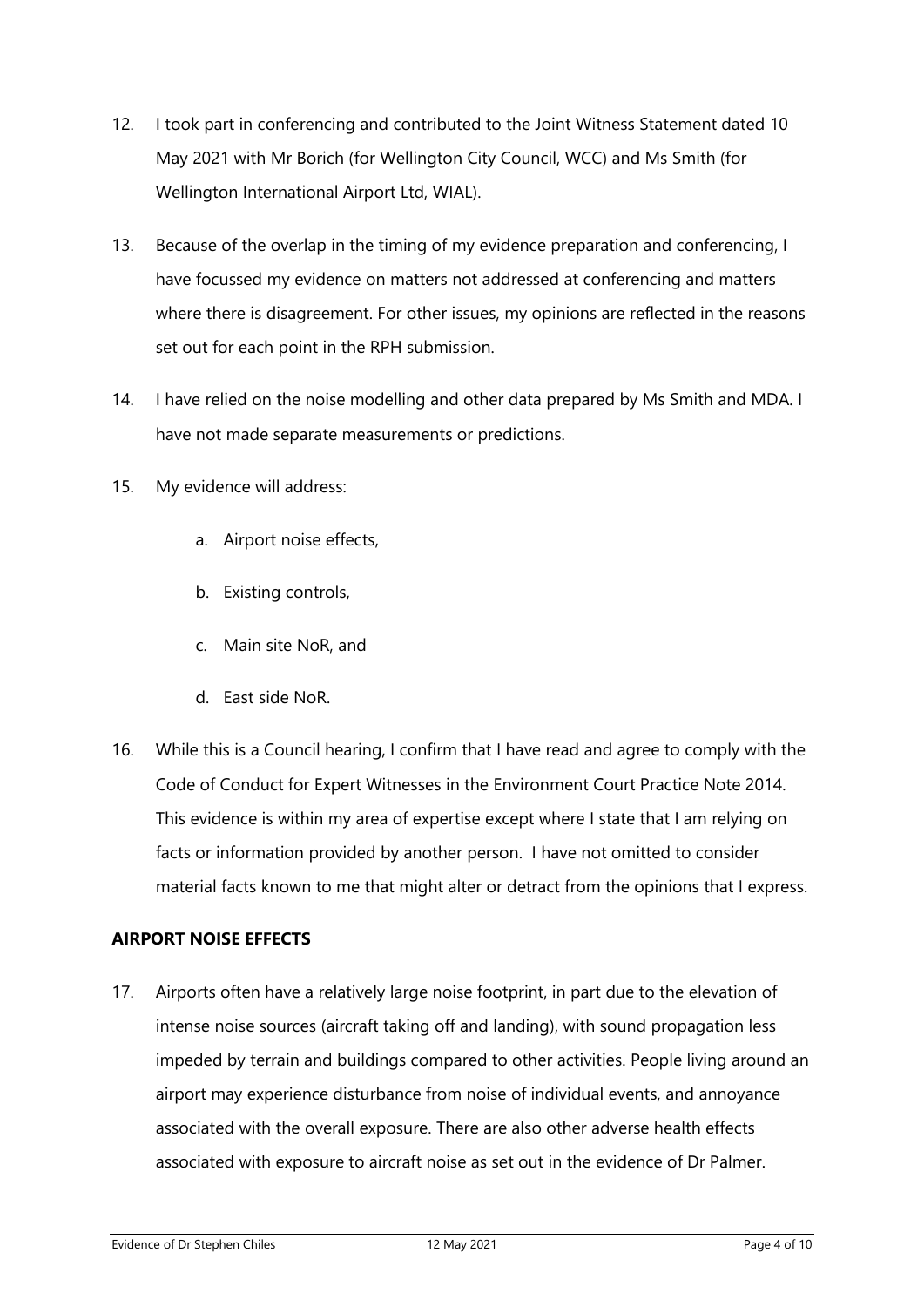- 18. There has been substantial research over an extended period into adverse effects of aircraft noise on people. A rigorous and comprehensive review of this research is summarised in the 2018 World Health Organisation *Environmental Noise Guidelines for the European Region* (the Guidelines). The title of the Guidelines relates to Europe, but they state: "*In terms of their health implications, the recommended exposure levels can be considered applicable in other regions and suitable for a global audience.*"
- 19. In paragraph 159 of her evidence Ms Smith discusses how evidence in the Guidelines is not conclusive, and then states in paragraph 160 that she considers reliance should be placed on NZS 6805. Ms Smith states that National Planning Standards mandate use of NZS 6805 in plan rules. The 2019 *Noise and Vibration Metrics Standard* only mandates the "noise measurement methods and symbols" in NZS 6805 (i.e. use of L<sub>dn</sub> for noise limits), and does not mandate the application of guideline levels or any other aspect.
- 20. In my experience, the extent of health effects arising from long-term exposure to environmental noise is never determined with absolute certainty. However, when considering the available evidence, the WHO Guidelines made "strong" recommendations, described as:

*A strong recommendation can be adopted as policy in most situations. The guideline is based on the confidence that the desirable effects of adherence to the recommendation outweigh the undesirable consequences. The quality of evidence for a net benefit – combined with information about the values, preferences and resources – inform this recommendation, which should be implemented in most circumstances.*

- 21. For aircraft noise the first of three strong recommendations made in the Guidelines is: *For average noise exposure, the GDG [Guideline Development Group] strongly recommends reducing noise levels produced by aircraft below 45 dB Lden, as aircraft noise above this level is associated with adverse health effects.*
- 22. A 45 dB  $L<sub>den</sub>$  contour for Wellington International Airport would extend well beyond the light blue 55 dB  $L<sub>dn</sub>$  contour shown in the MDA report figures C1 to C3.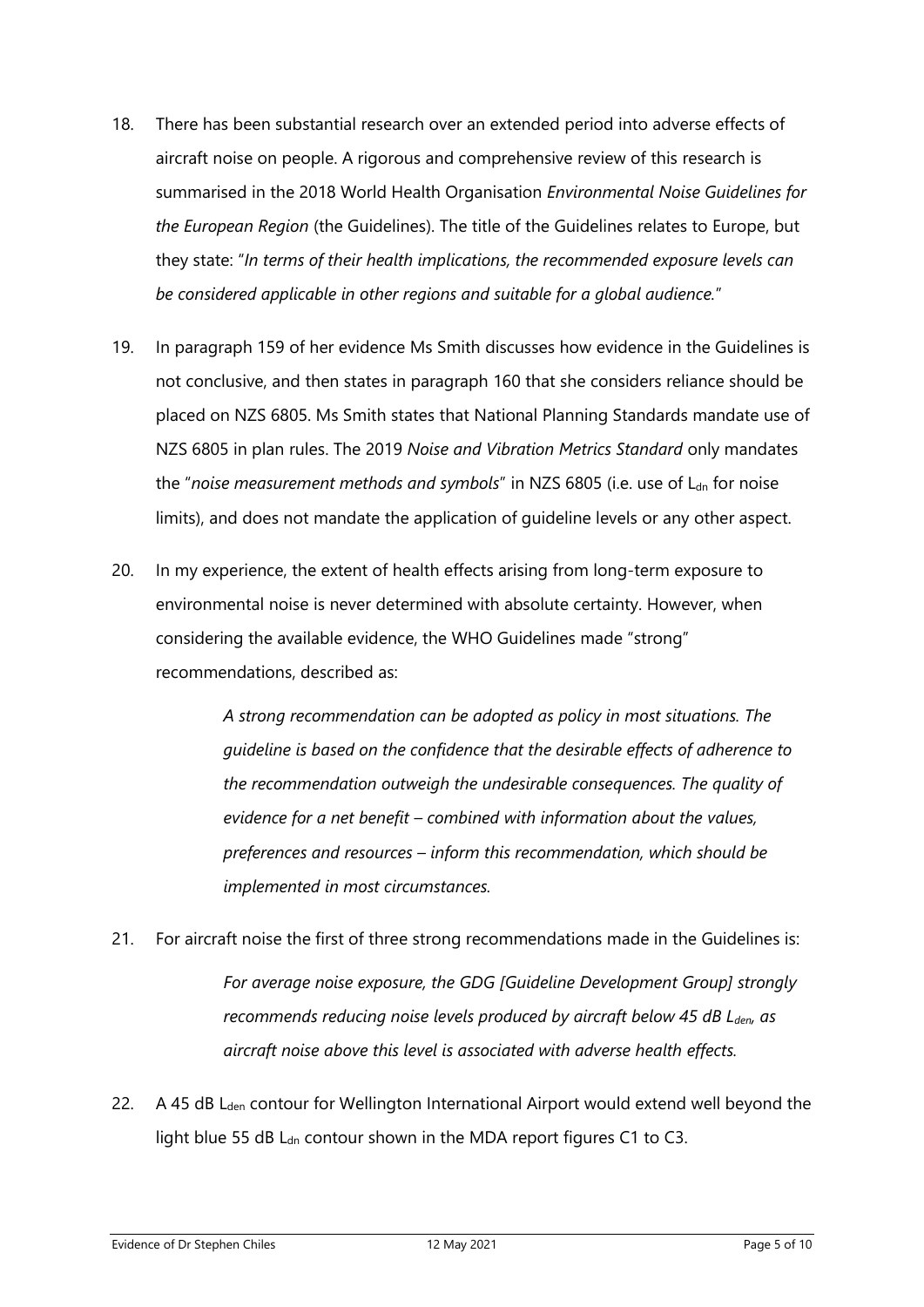- 23. In my experience, in existing developed areas it is often impractical to fully comply with WHO Guidelines for environmental noise, even in the medium to long term, due to constraints of cost, other functional requirements, existing urban form and geography. Internationally, I am not aware of any country where all environmental noise immissions comply with WHO guidelines.
- 24. In my experience, when New Zealand Standards for environmental noise are developed, they consider applicable WHO guidance alongside other information. From this, pragmatic criteria for noise exposure are recommended that provide reasonable protection from noise while allowing for society to function and develop. The criteria in New Zealand Standards are not set to avoid all adverse health effects. In the case of aircraft noise, NZS 6805 gives guidance with reference to exposures of 55 dB  $L<sub>dn</sub>$  and 65 dB  $L<sub>dn</sub>$ . I consider these thresholds remain generally appropriate as pragmatic controls, although in my opinion caution is needed given that much of the large body of research underpinning the recommendations in the 2018 Guidelines (45 dB  $L<sub>den</sub>$ ) was not available at the time NZS 6805 was published in 1992.
- 25. All criteria I have discussed above for aircraft noise relate to the total exposure of residents. Health based immission criteria do not allow for exclusion of certain activity, such as military aircraft. The noise exposure of residents and the resulting effects arise from all aircraft operations. If there is complexity in administering such holistic criteria, in my opinion that is best managed by an airport operator, rather than distorting the criteria by excluding certain activities.
- 26. In her evidence Ms Smith discusses effects of changes in noise exposure in terms of a 1 dB change being imperceptible and a 4 dB change being just perceptible. I am not aware of any evidence supporting this categorisation of effects in response to changes in long-term environmental noise exposure. In my experience, people can notice and be sensitive to relatively small changes in long-term environmental noise exposure. A change of 3 dB would correspond to twice as many aircraft movements.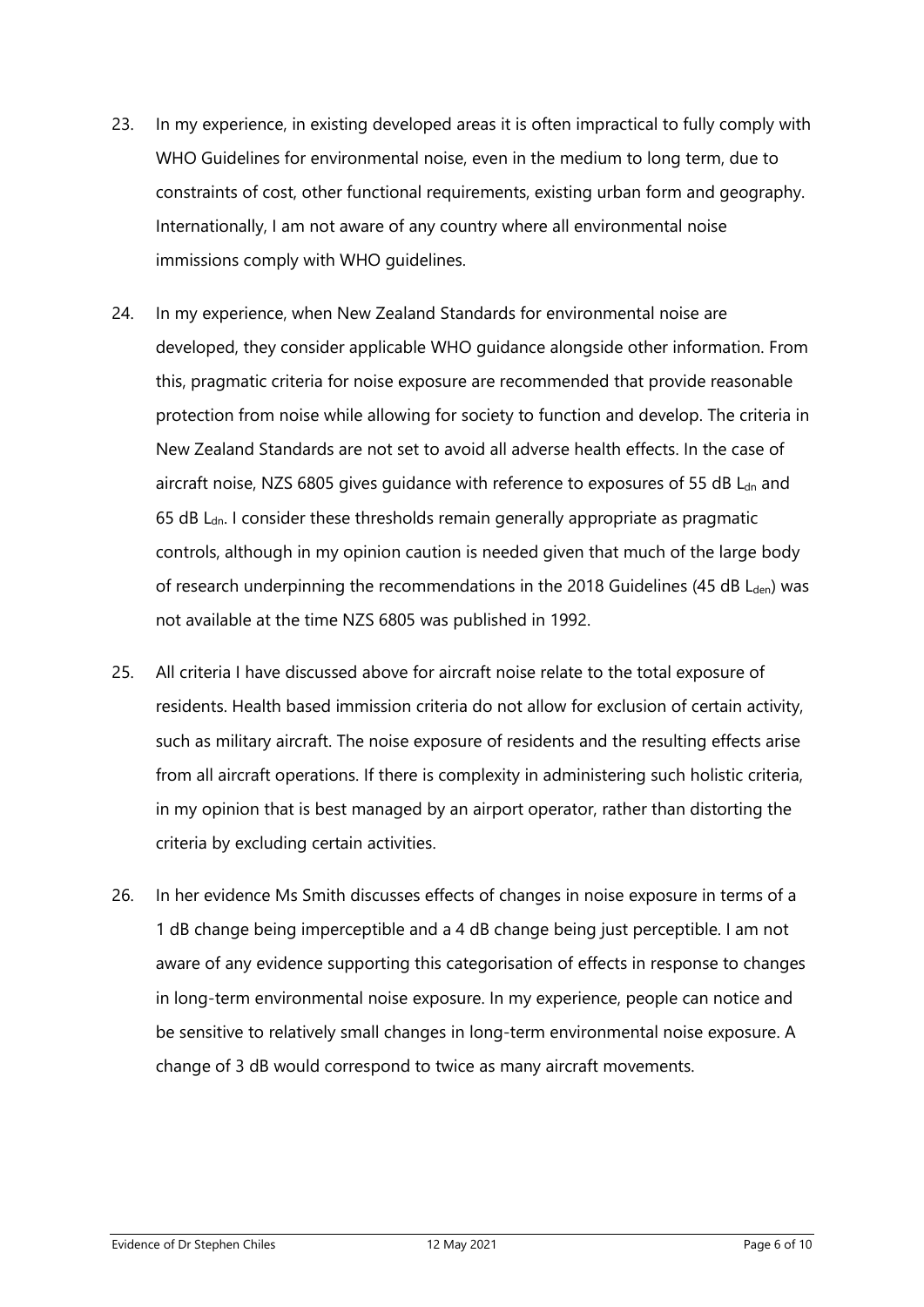#### **EXISTING CONTROLS**

- 27. In accordance with NZS 6805, the district plan includes an "Air Noise Boundary" (ANB) based on a predicted future 65 dB  $L<sub>dn</sub>$  contour. However, the district plan deviates from NZS 6805 in that it does not include an Outer Control Boundary based on a larger 55 dB  $L<sub>dn</sub>$  contour. In my opinion, this means the district plan rules do not address significant adverse noise effects likely to be occurring throughout a wide area around the airport in the 55 dB  $L<sub>dn</sub>$  contour. Let alone the even wider area out to 45 dB  $L<sub>den</sub>$ where the WHO Guidelines indicate adverse health effects.
- 28. In paragraph 19 of her evidence Ms Smith states "…*and as for all New Zealand airports, the NZS6805 recommendations have been adapted to suit the local situation.*" In my experience, adaptations at other airports generally provide additional more stringent control of noise effects to protect people, such as by extending the Outer Control Boundary to 50 dB  $L<sub>dn</sub>$  (Christchurch), or by requiring additional treatment of existing houses (Auckland, Rotorua and Queenstown). In my opinion those adaptations at other airports are distinctly different to the situation at Wellington where a recommended control has been omitted leaving a known noise effect unaddressed. In my opinion this omission is not somehow counteracted by the partial curfew at Wellington, which due to the  $L_{dn}$  metric in fact consequentially allows for disproportionately more daytime activity. Other airports such as Queenstown also have curfews, as well as more stringent controls than recommended in NZS 6805.
- 29. I understand the shape of the ANB in the district plan is influenced by noise characteristics of older aircraft types that are no longer in use in New Zealand. Therefore, while the ANB does provide a control, this is only based on a critical segment of the ANB and in my opinion it does not represent a realistic noise exposure that a resident could or should expect in future under the district plan. This can be seen by comparing figures C1 and C3 in the MDA report, whereby the contours in figure C3 have a different shape caused by modelling of current rather than outdated aircraft types. I also understand there may be other physical constraints preventing the level of aircraft activity represented by the ANB in the district plan.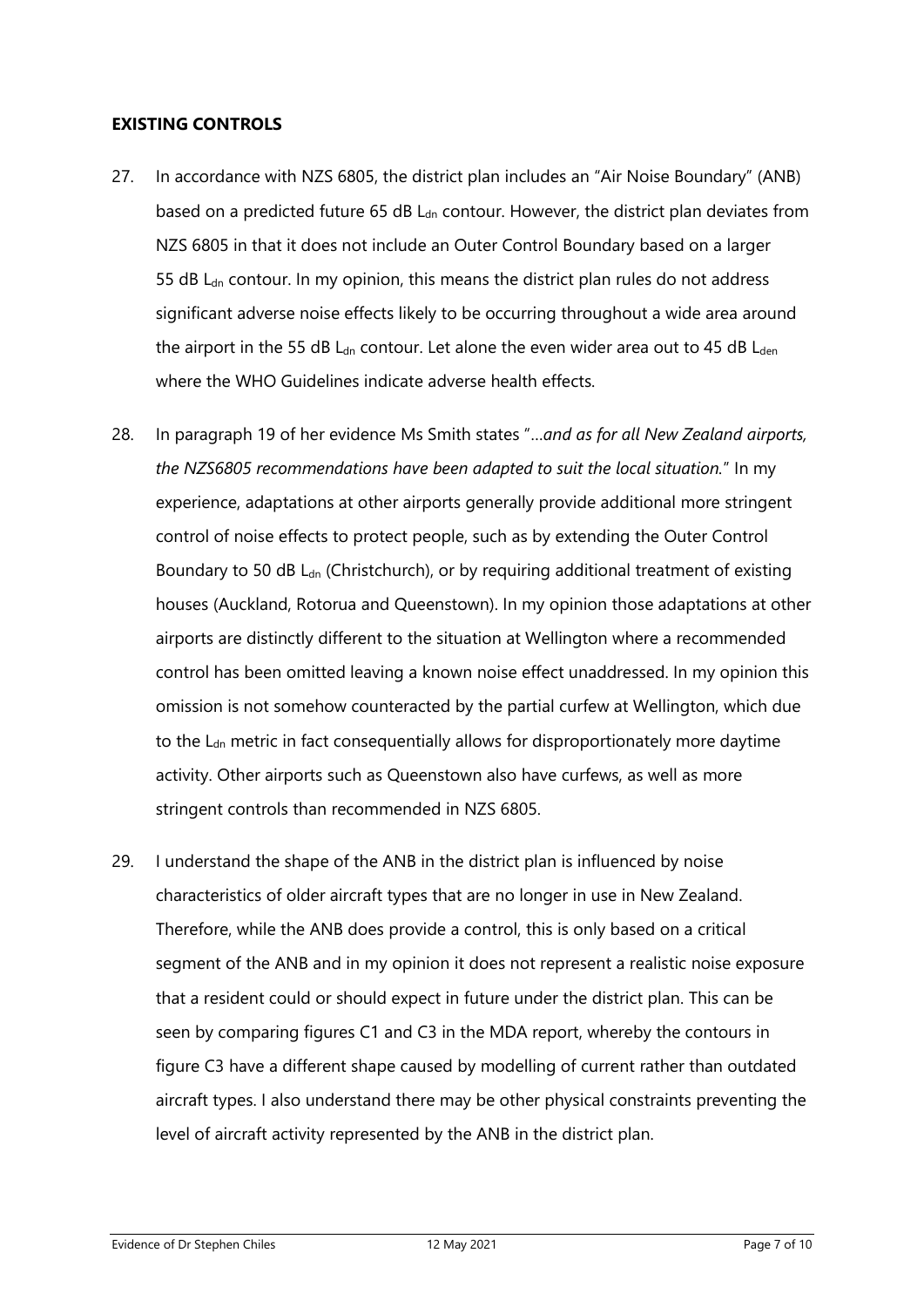#### **MAIN SITE NOR**

- 30. In their respective statements of evidence, Ms Smith (paragraph 27) and Mr Borich (Section 3) appear to have essentially dismissed noise effects associated with the NoR for the Main site. Their approaches seem to reach an immediate conclusion based on a planning/legal interpretation in relation to the existing district plan controls, without considering the actual noise effects experienced by people.
- 31. For the reasons I have set out above, I consider that there are significant adverse noise effects that are not addressed by the existing district plan controls and are not acknowledged or addressed by the Main site NoR. In accordance with my advice, the RPH submission sought changes to the proposed designation conditions to partially address these significant adverse noise effects. I will discuss two key submission points.
- 32. RPH submission point 8 recommended adding a requirement for the Noise Management Plan to include procedures to acoustically treat existing houses affected by aircraft noise beyond the ANB. The submission did not seek to prescribe the procedures for treating buildings, but rather left it open for the appropriate extent and practical details to be developed by WIAL. In my opinion, acoustically treating houses, primarily through the provision of ventilation, is a pragmatic mitigation measure that can reduce noise exposure of residents inside their homes and consequently reduce adverse health effects. The evidence of Ms Smith and John Kyle for WIAL does not appear to directly address this submission point on the Main site NoR either way, but from the conditions attached to the evidence of Mr Kyle, I infer it has not been accepted by WIAL.
- 33. In paragraph 129 of her evidence Ms Smith refers to treatment of existing houses as "best practice" when exposures are 60 dB  $L<sub>dn</sub>$  (i.e. beyond the ANB). This is essentially what is sought in relation to the Main site by RPH submission point 8. Despite explicit acceptance by Ms Smith and Mr Kyle in their evidence of this "best practice" for the East side NoR, there is no discussion or explanation why such practice has not already been implemented for the Main site as a matter of course, and why it is not proposed to be implemented now through the Main site NoR. The examples of such practice at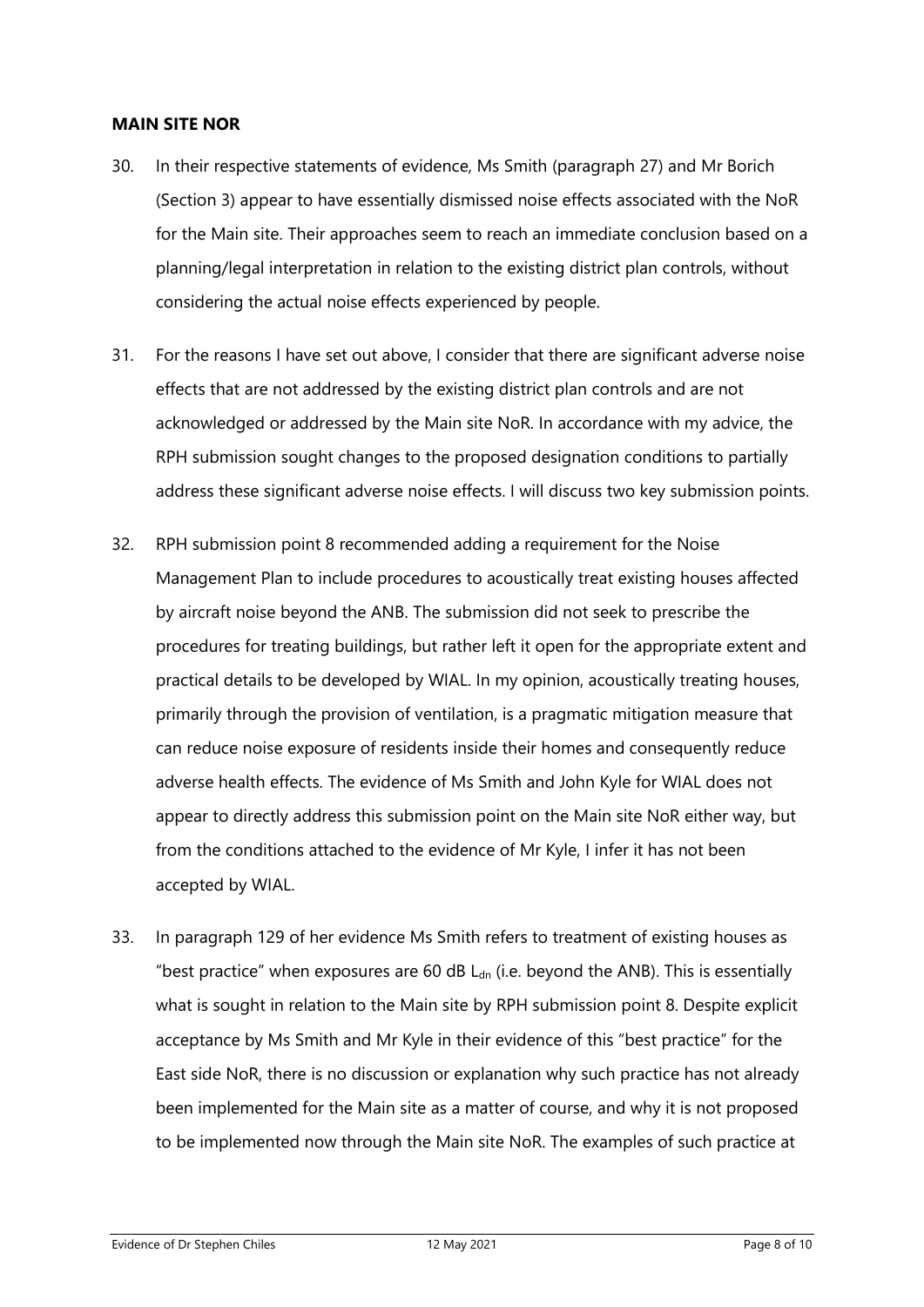other airports referenced by Ms Smith all include treatment to address existing airport operations and not just changes to operations.

34. RPH submission point 3 seeks to remove the proposed exclusion of military aircraft from noise controls. In response to this submission point, Ms Smith states in paragraph 30 of her evidence that military aircraft would still be subject to noise limits in the district plan. Such an approach would mean there would be disjoint noise criteria that are not correlated to noise effects on residents, and would make the regulatory system opaque for most people. In my experience implementing and auditing the effectiveness of noise controls, I have found it critical that controls are coherent, transparent and unambiguous. In my opinion this is not achieved by the proposed approach to military aircraft noise being excluded from the Main site NoR. I will discuss the relationship of different controls further with respect to the East side NoR.

## **EAST SIDE NOR**

- 35. I consider that the East side NoR is fundamentally flawed by the introduction of inconsistent overlapping noise controls with the Main site NoR and the district plan. As I have set out above, for noise controls to be effective I consider it essential for them to be coherent, transparent and unambiguous. Even as an experienced acoustics expert who had studied the proposed East side NoR controls, I found during conferencing that I had not correctly understood how the rules might be applied.
- 36. I understand that WIAL is proposing:
	- a. Some activity (military aircraft) operating in the Main site designated area to be controlled only under district plan rules, despite the NoR stating there appears to be a lacuna with respect to these rules;
	- b. Most activity on the Main site designated area to be subject to designation conditions that are similar to the district plan rules but not identical; although it isn't clear whether some or all activity could still be selectively operated under the district plan rules rather than designation conditions; and